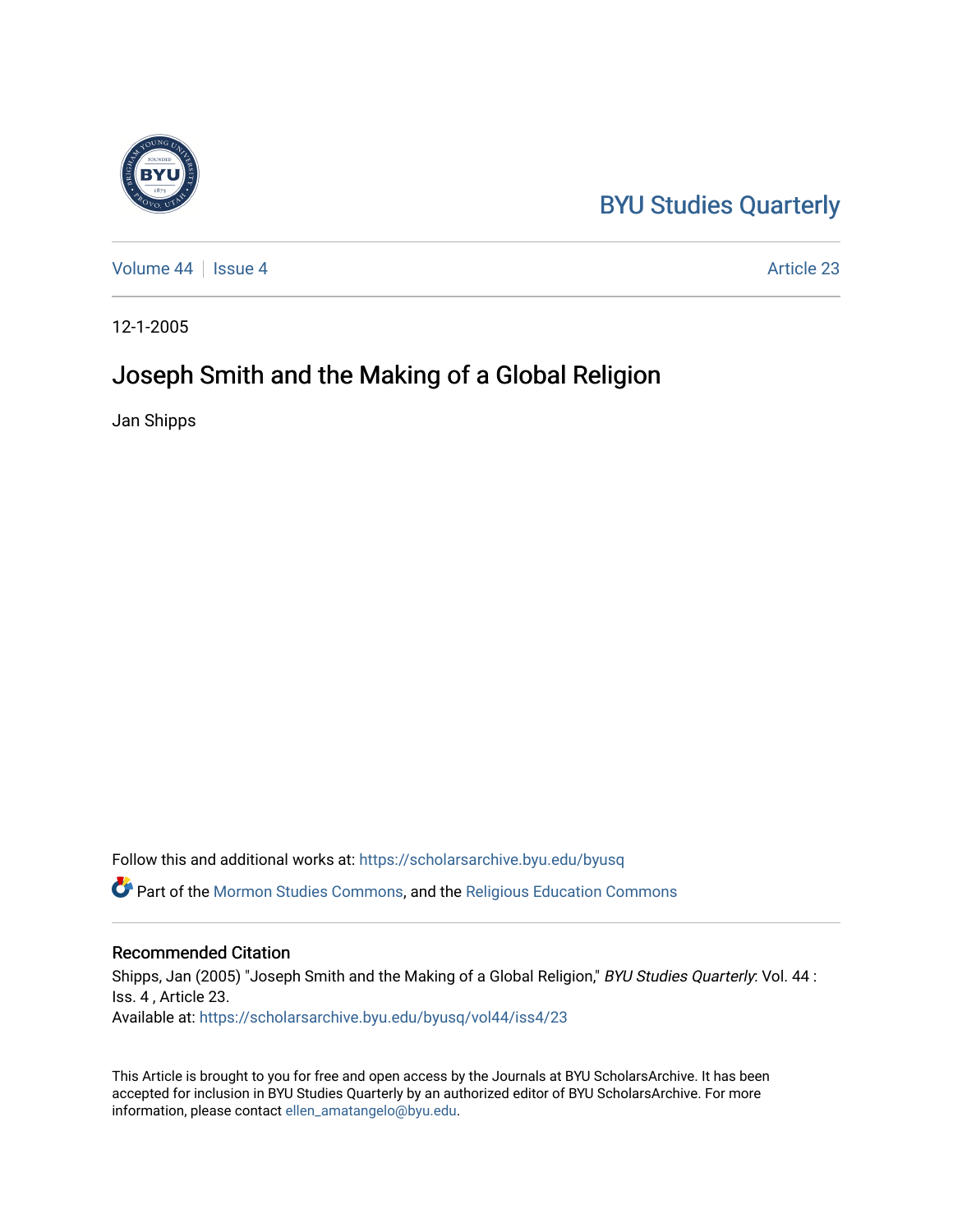# **Joseph Smith and the Making of a Global Religion**

*Jan Shipps*

In regard to the other "worlds" of the first Mormon prophet, Joseph Smith was certainly "in that world *and* of it." He was clearly in n regard to the other "worlds" of the first Mormon prophet, Joseph attendance "in his own time;" he attempted to recover past worlds; he was and is present in his own and in the personal worlds of others; and he challenged the theological world of his day.

 In the sense that his gospel vision was expansive enough to impel his sending members of the Quorum of the Twelve as missionaries to England and continental Europe—and even sending Orson Hyde to Jerusalem—Joseph Smith put down the foundations for reaching out to the entire world.<sup>1</sup> Yet when he was murdered in 1844, Mormonism essentially remained an indigenous North American faith.² Joseph the prophet was not present when Mormonism became what some now describe as a "global religion."

 Smith's initial prophetic vision had been that the gathering of the Saints would make possible the building of the "New Jerusalem" in Jackson County, Missouri, a place that would have a temple at its center (Doctrine and Covenants 57). After the construction of a temple surrounded by a Mormon kingdom became impossible there, the Saints built a kingdom on the Mississippi and constructed their second temple, this one in the city they called Nauvoo. But events transpired such that this place of habitation, too, had to be abandoned.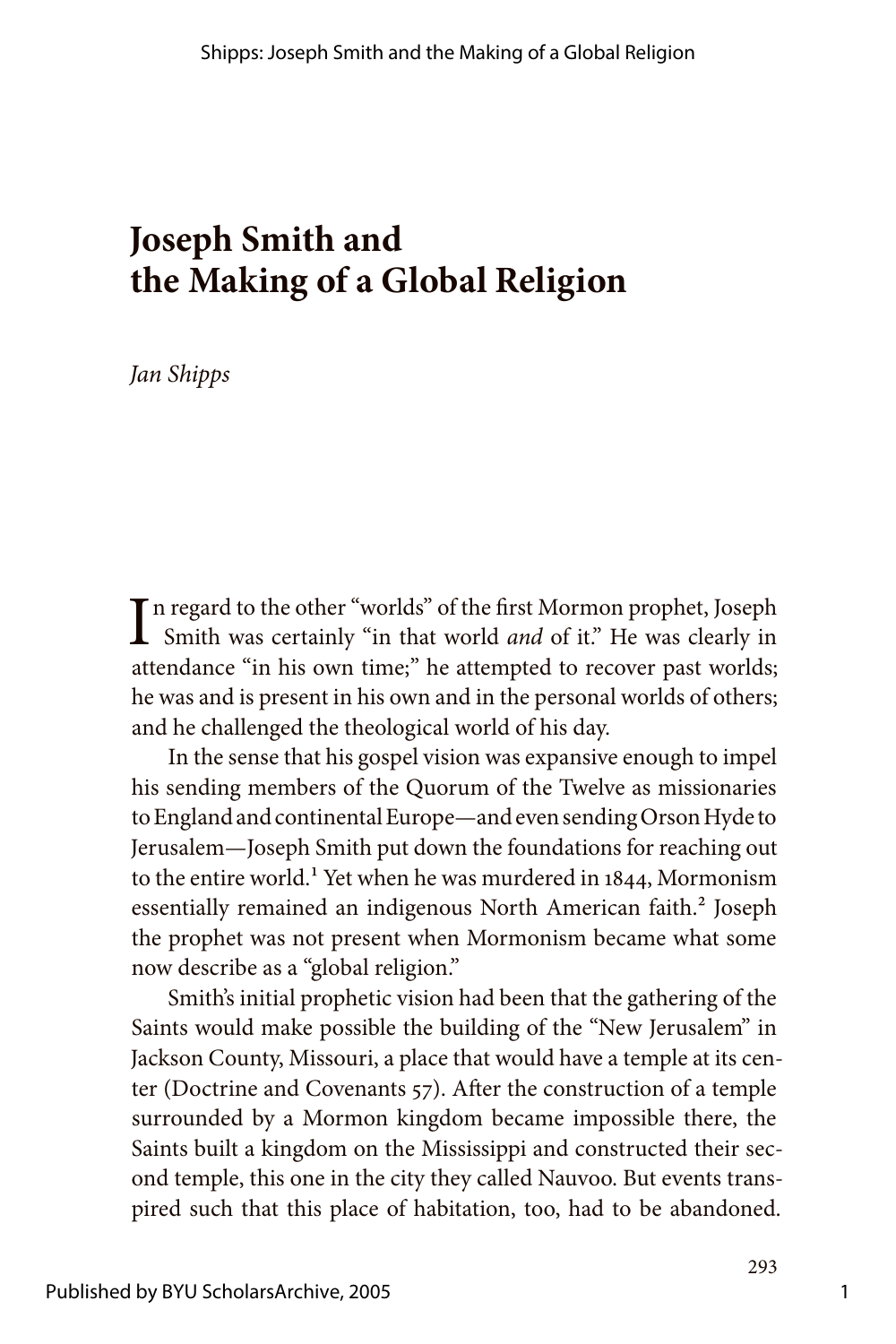Following the splintering of the Mormon movement, which occurred after Smith's death, the largest body of the Saints followed Brigham Young and most of the members of the Quorum of the Twelve to the Intermountain West.<sup>3</sup>

 Once settled in the Great Salt Lake Valley, they again became very serious about spreading the gospel to foreign parts. Missionaries were again sent to the British Isles, all through northern Europe, and even to the South Seas. But as Mormonism was still in its gathering phase—living in the "winding-up scene"—the church's missionaries encouraged all those who accepted the gospel message to join the body of the Saints in the Great Basin. Establishing the Perpetual Emigrating Fund and assisting in many other ways, the church helped converts come to the valley in the tops of the mountains. Rather than spreading across the globe, the form of Mormonism whose institutional manifestation is The Church of Jesus Christ of Latter-day Saints centered itself in the Intermountain West, where it became a provincial faith.

 Leonard Arrington and many other scholars who have paid close attention to the life of Brigham Young have argued convincingly that as the "Lion of the Lord" presided over the Saints in the intermountain region, he turned his beloved Joseph's prophetic vision into reality.<sup>4</sup> In doing so, he created a kingdom that turned on its head the persecution the Saints had faced as long as they were in the United States. Before they departed the settled United States, they had lived in a land that, despite the separation of church and state, was virtually a Protestant establishment. In the West, The Church of Jesus Christ of Latter-day Saints became the established church. Other religious bodies were "tolerated" in territorial Utah in about the same way that sects were tolerated in the British Empire with its established church at that time. Consequently, for at least a decade, the kingdom was truly a Mormon theocratic state, and, to some of the Saints, the Millennium seemed to be over the next horizon.

 When the United States government sent the army to intervene in the kingdom-building process in 1856-1857, Brigham Young directed the church's foreign missionaries to return to their homebase in the Intermountain West. This, however, was only a brief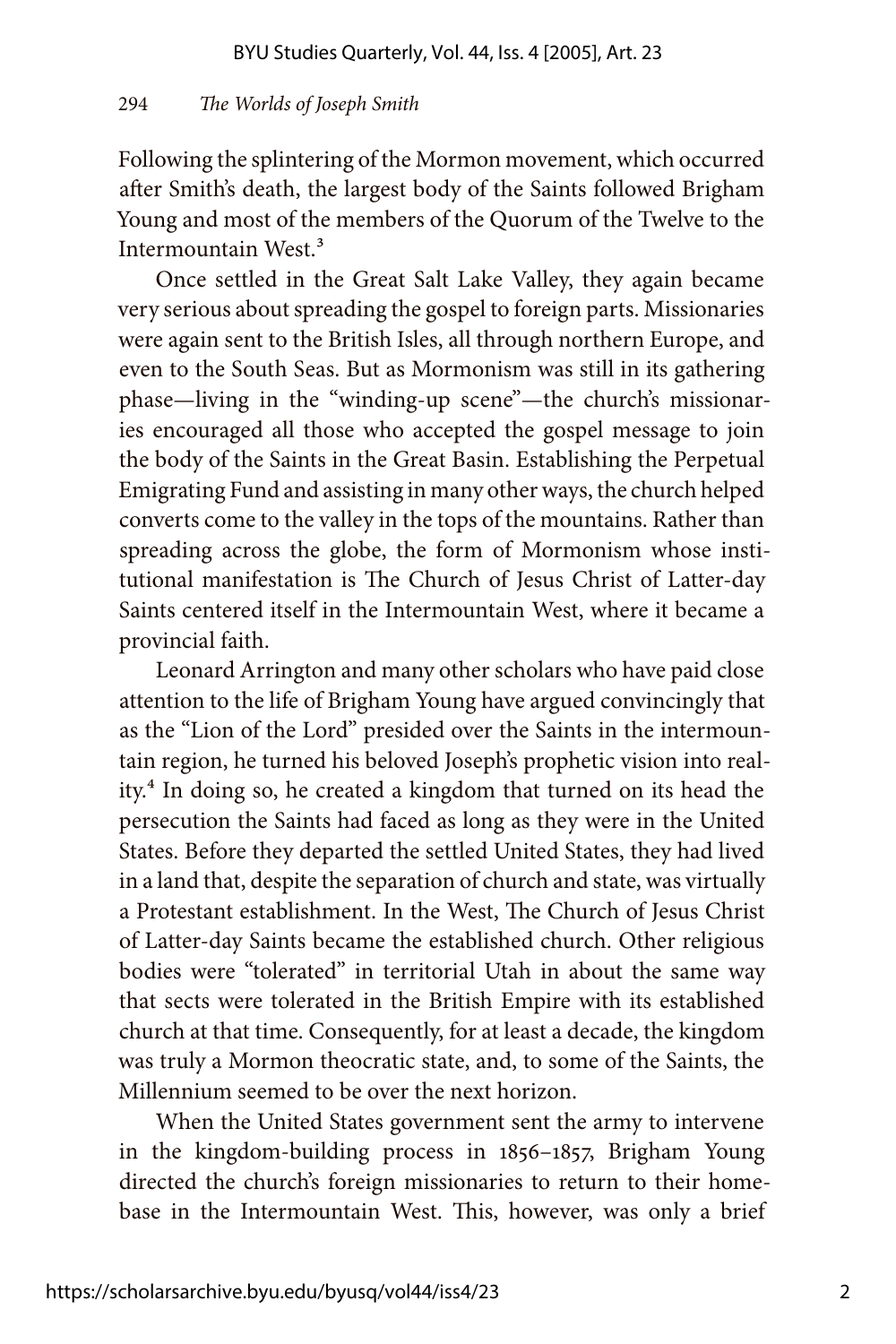temporary remission of the missionary effort. Rather than giving up on gathering the Saints, the Saints never lost sight of the injunction found both in the New Testament and in revelations given through Joseph Smith instructing them to "go ye into all the world." In "whatsoever place ye cannot go ye shall send [missionaries], [so] that the testimony may go from you into all the world unto every creature" (Mark 16:15; Doctrine and Covenants 84:62).

 Those who heard the message and responded by converting to the new faith were not only asked to accept a new understanding of what it meant to be Christian, but also to prepare to gather with the Saints in the intermountain region of the United States. The Great Basin became a new place of gathering both for the Saints who had become part of the movement during the lifetime of Joseph Smith and those who responded to the gospel message after his death.

 Salt Lake City became the new center of God's earthly kingdom, and within what subsequently became mountain Mormonism, the geographical trajectory from periphery to center was maintained until the early decades of the twentieth century. Many vibrant Latterday Saint congregations were established outside the Intermountain West.<sup>5</sup> But until long after the end of World War II, the Mormon world was divided into the "kingdom" in the Intermountain West and Mormonism elsewhere, which was popularly known as "the mission field"

 This faith community's construction of itself as a truly significant player on the global religious scene really began during the presidency of David O. McKay (1951–1970). His attention to the church's restructured missionary program; development of an extraordinary building agenda; creation of a correlation program that, in time, would function to ensure that Mormonism would be the same no matter where it materialized, with enough strength and vitality to be organized into wards and stakes; and his circumnavigation of the globe were all essential elements in beginning the transformation of Mormonism from provincial tradition to global religious force.<sup>6</sup> A signal alteration that carried this transformation forward came during the presidency of Spencer W. Kimball when in 1978 a new revelation made priesthood ordination available to all "worthy"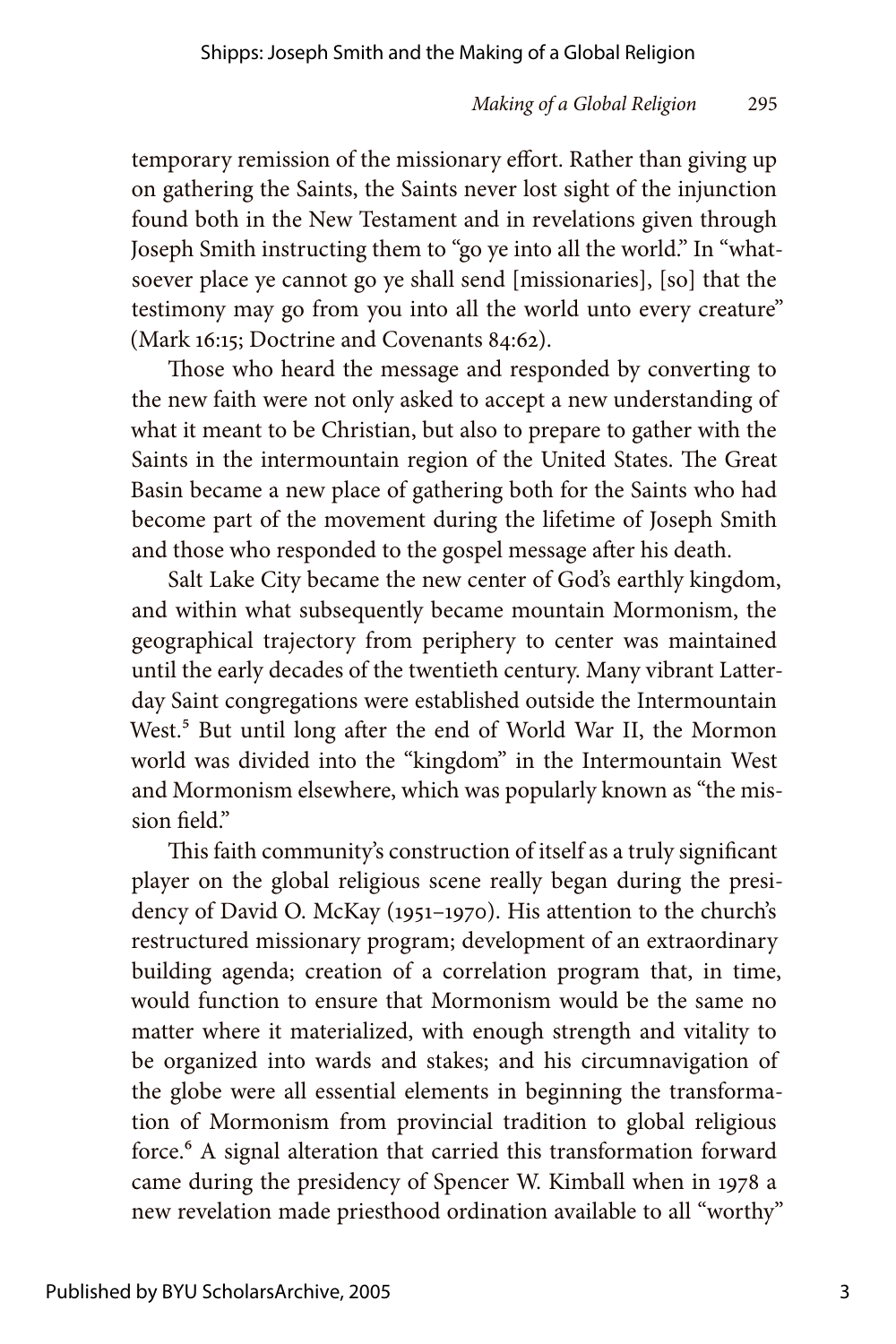males, thereby universalizing the Mormon message (Doctrine and Covenants Official Declaration 2). And practically the entire ecclesiastical administration of Gordon B. Hinckley (including his many years of service as proto-president) has been devoted to completing the "conversion" that would make the church and its gospel message universal enough to make itself at home in myriad places and many different cultures.

### **When and in What Sense "Global"?**

 The complete history of twentieth-century Mormonism has yet to be written. But armchair observers seem to agree that the growth and geographical expansion of Mormonism is primarily due to the program initiatives and policies of Presidents McKay, Kimball, and Hinckley. If these presidents are responsible for the growth, then why have a session on Joseph Smith and the making of a global religion in this Library of Congress conference on "The Worlds of Joseph Smith?" It is true that the first Mormon prophet said he wanted to take the gospel to the entire world. But other than organizing the "traveling high council" and sending out missionaries to accomplish the gathering of potential Saints scattered throughout the nations, just how much did Joseph Smith do to begin the process of turning Mormonism into a global religion?

 If this question is considered in practical and strategic terms, the answer is "not much." But in getting beyond such a superficial response that treats the query as if it were posed in ordinary common sense terms, Douglas Davies's paper is of considerable benefit to students of Mormonism. It is helpful first of all because he draws a valuable distinction between *global* religions (understood primarily with regard to the geographical dispersion of various faith communities all across the world) and *world* religions (understood not only in terms of geographical dispersion, but with how fully faith communities are assimilated into the cultures where they are located). In Davies's typological scheme, Buddhism, Christianity, and Islam are clearly world religions while Judaism, Sikhism, and perhaps Hinduism—all great religions of the world—probably do not merit classification in the world religion category.<sup>7</sup>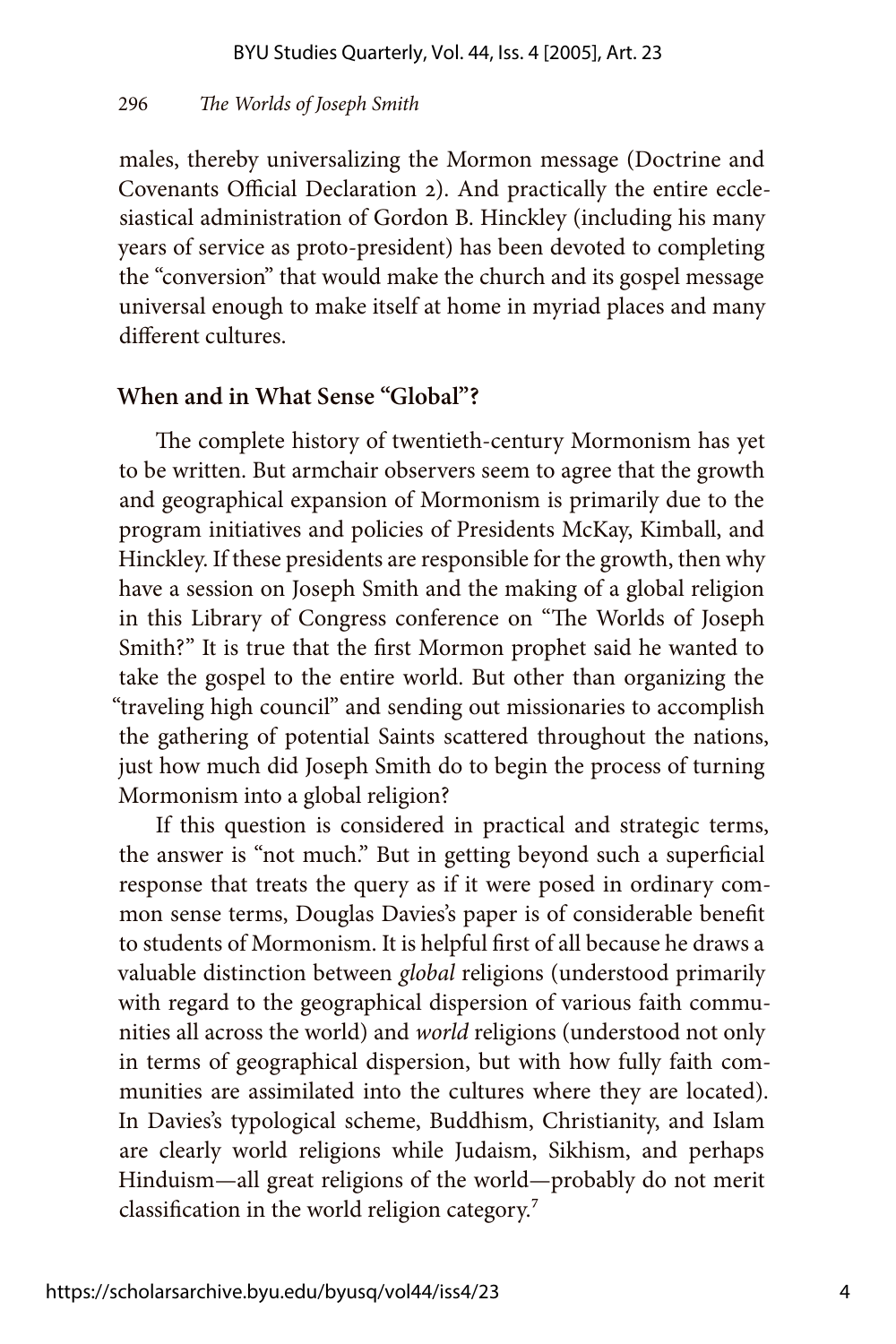In addition to making distinctions based on geographical dispersion and levels of assimilation, Davies defines a true world religion as one that is ultimately concerned with the conquest of death. But as his discussion of the dynamics of world religions makes clear, he is aware that elements other than theology and ritual help to determine whether a religion is or is not a world religion. Both Davies and Gerald McDermott say that religions that are true world religions do not remain embedded in their own particular geographic places and idiosyncratic cultures. Instead, they become encultured, making themselves genuinely at home in myriad places and many different cultures. On the other hand, those religions that do not fit into the world religion class may also be widely dispersed geographically. But they never become fixed more or less firmly as an integral part of the surrounding host cultures where they are located.<sup>8</sup>

 Away from their home cultures, religions in this second category preserve enough of their home cultures to make them always seem somewhat foreign to whatever host culture they encounter. This is what seems to have happened to Mormonism. While it has gone global in the past half-century, it continues to struggle with its Americanness. As one German Saint said in a recent email message to me, "[probably because of correlation, Mormonism's] message, metaphors, and images are retained without adaptation." Texts are translated, of course, but this particular "un-gathered" Saint believes that the persistent uniformity of Mormon programs and materials across cultures makes it difficult to use culturally appropriate images in other countries. Perhaps time will remedy this, but until it is remedied, Mormonism is likely to retain a status similar to Judaism a great religion of the world—but not a religion that belongs in Davies's world religion category.

 For all that, the reference to Mormonism as a global religion compelled Davies to grapple with Rodney Stark's prediction that Mormonism will be the next great world religion and with his argument that rational choice is the best way to account for the almost exponential growth and geographical expansion of Mormonism that took place between 1930 and the end of the twentieth century.<sup>9</sup> In referring to the work of this sociologist, whose published work has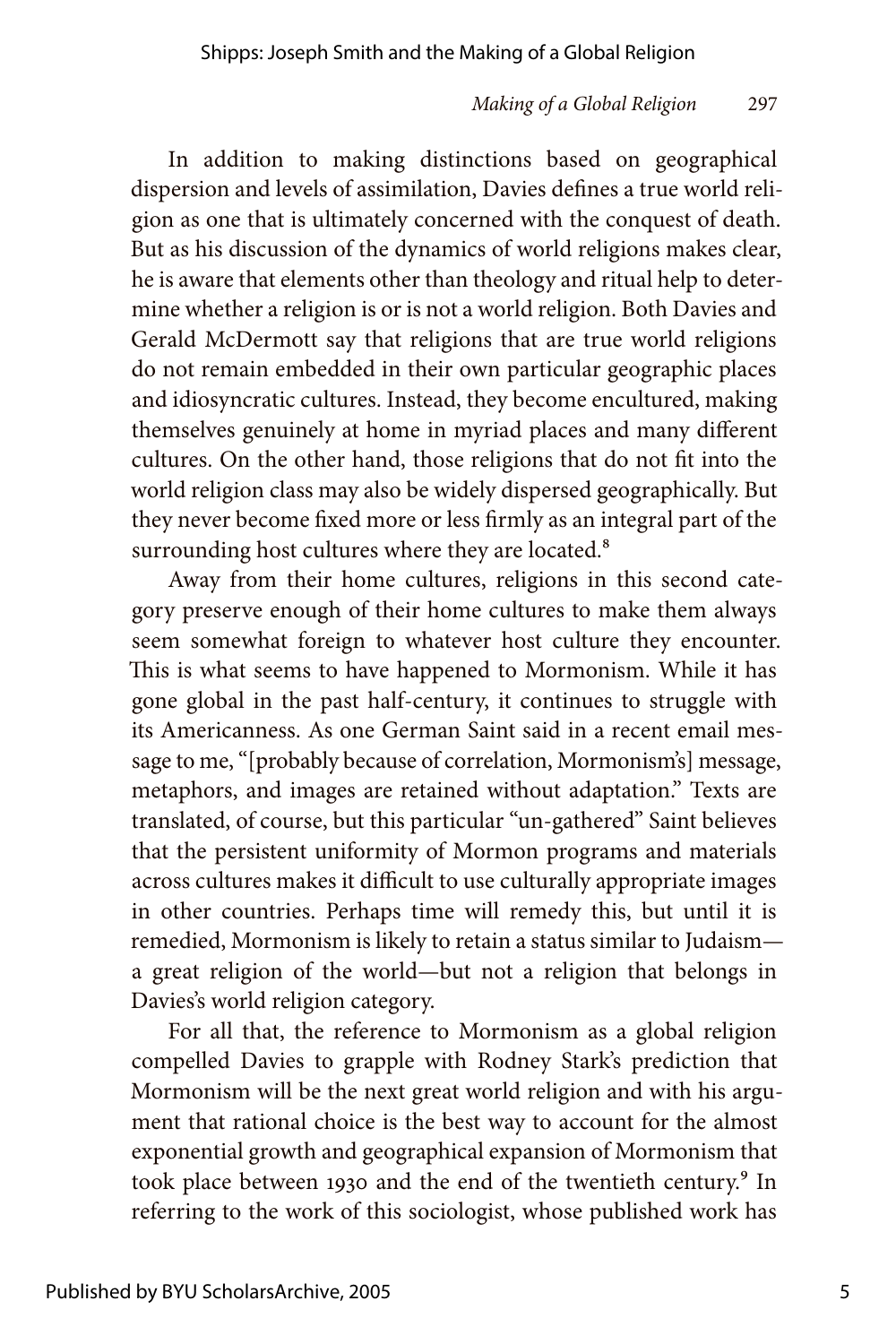had such a high profile among Mormon ecclesiastics, bureaucrats in the church's Public Affairs division, and the Latter-day Saint intellectual community, Davies points out that Stark's analysis primarily rests on church growth as measured in membership numbers. But he does not—as many of his sociologist colleagues are now doing make reference to the way that the rate of Mormonism's growth has slowed in recent years or to his failure to take membership retention into account. $10$ 

 Instead Davies uses Sir Isaiah Berlin's distinction between "thin" and "thick" forms of information within different disciplines to point to how much Stark's argument rests on single-stranded material (membership statistics) and how even his application of rational choice theory to the Mormon case does not measure up to the creation of a texture constituted of many interwoven strands. Challenging Stark effectively, but less directly than does Gerald McDermott, Davies offers his own understanding of what a world religion is, reiterating his firm distinction between a world religion and a global religion before turning to the question: What is the relationship between Joseph Smith and the making of a global religion?

 Because his observations on the latter matter are brought together around the concept of *courage,* Davis rapidly moves into the experiential arena. He credits Joseph Smith with the courage to accept his prophetic call, which Davies connects with the First Vision. He refers as well to how, despite considerable taunting and the cruel behavior directed toward him, Smith was willing to function as a seer and translator, as well as prophet. Throughout this section of his paper, Davies echoes Richard Bushman's argument, describing a prophet who moved forward without fully understanding what was happening to him. $^{11}$ 

 As significant as were the prophet's profound encounters with deity, there is another way to address the matter of the connection between Joseph Smith and the Mormonism of today, a different way of asking what the first Mormon prophet did to prepare the way for this faith community to be what it is two hundred years after his birth.

 Before I turn to this method of connecting Joseph Smith to modern Mormonism, I must add to the discussion of typology by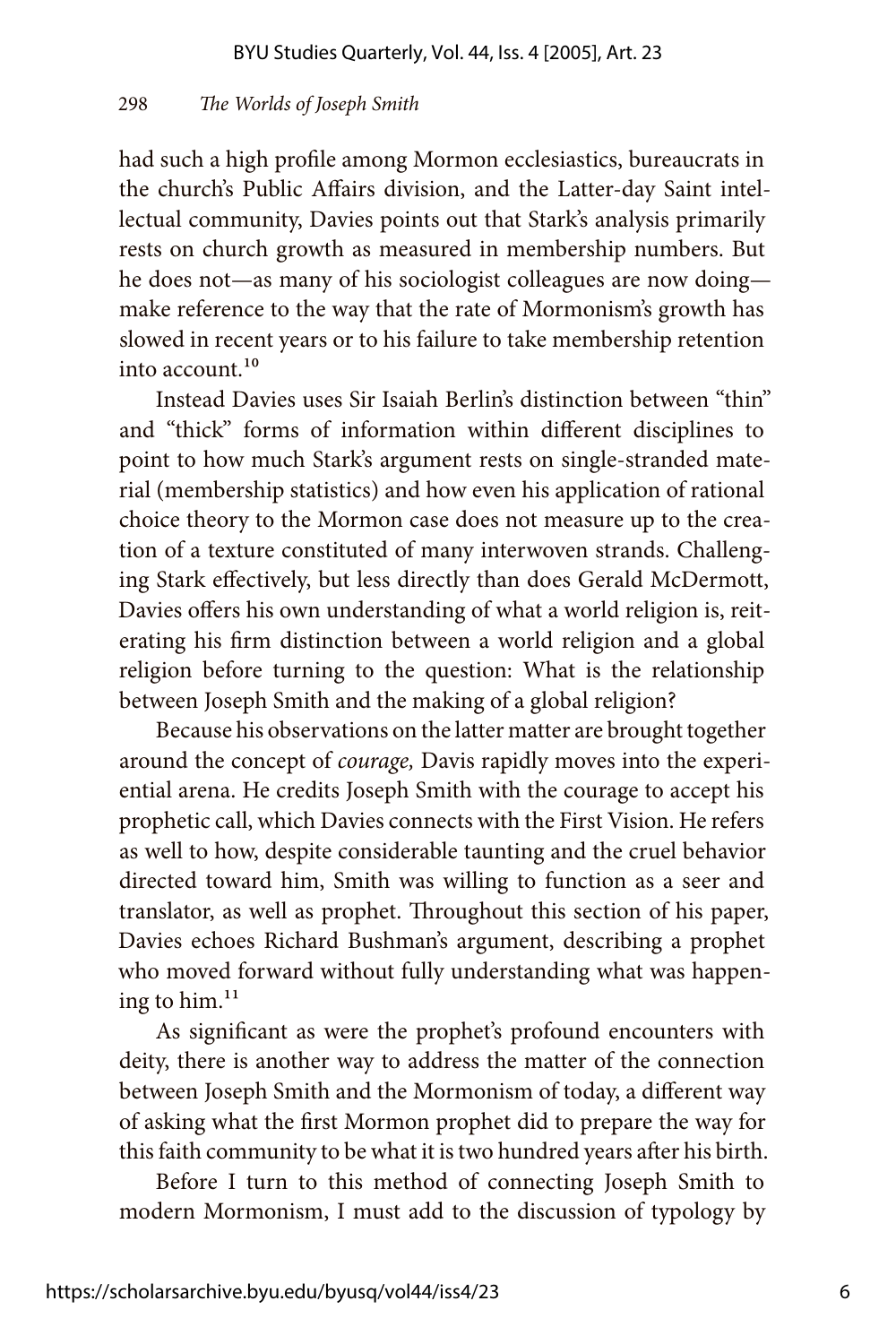pointing to yet another way of thinking about religious movements. We need to add and define a different term: *religious tradition*. The most expeditious way to capture the meaning of this term is to think chronologically.

 New religious movements come into existence when followers coalesce around a charismatic leader. But unless the charisma at their centers is somehow preserved through a process that the eminent theoretical sociologist Max Weber described as the "routinization of charisma," such movements—sociologists call them cults—do not survive the death or disappearance of their leaders.<sup>12</sup> If the charisma is somehow preserved, religious movements take on the shape of sects, denominations, churches, or much more rarely, religious traditions. While preserving much of existing traditions, new traditions differ from them in fundamental ways. Before they can move on to become either global or world religions, however, they must be firmly grounded in the real world. Only after they are fully realized as new traditions does the question of whether they can or cannot modify and adapt to host cultures come into play.

# **In What Sense "Religion"?**

A little historical aside is probably in order here. Much was changing in Mormonism around the time of its sesquicentennial in 1980. An almost unaccustomed spirit of optimism was infecting Latterday Saint communities throughout the nation and across the world. What appeared to be an infinite number of missionaries were converting what appeared to be an infinite number of persons to the Mormon faith. Such a rapid rate of church growth suggested to some observers that this faith community had entered what the economic historian W. W. Rostow called the "take-off" stage, after which truly extraordinary membership growth would be a normal condition.<sup>13</sup>

 Although church growth and geographical expansion were causing headaches for general authorities and church bureaucrats alike what a fascinating story all of this is—the future for Mormonism looked brighter than it had for many generations. It was at this point that Rodney Stark, a University of Washington sociologist, began to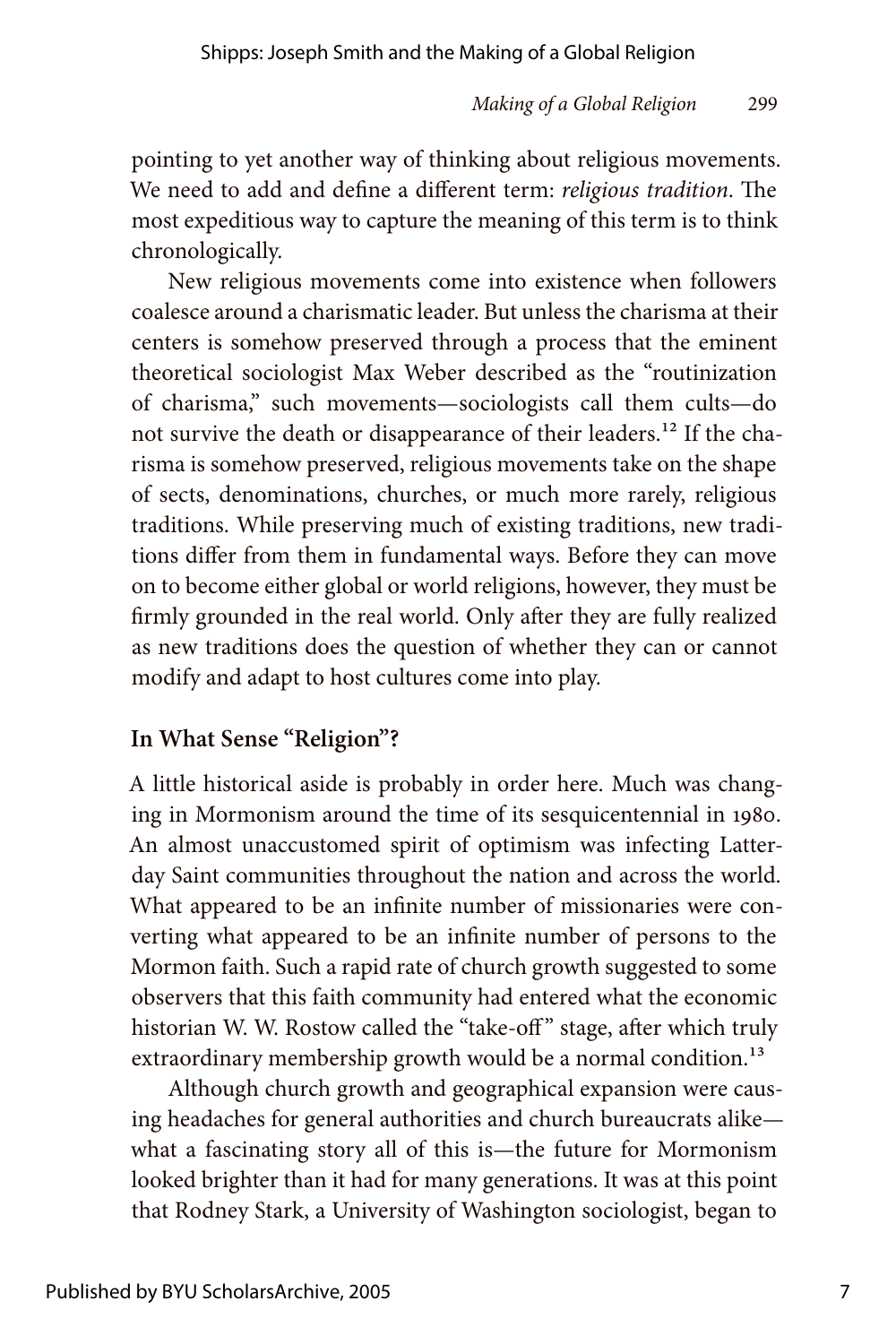pay attention to Mormonism. At the same time, the Mormon intellectual community was experiencing what Davis Bitton has denominated Camelot, a glorious time when the sources of the church's history were open to scholarly appraisal and new communities of inquiry (the Mormon History Association, *Dialogue*, *Sunstone*) were coming into existence, bringing all sorts of Saints, inactive as well as active, mountain Saints and prairie Saints, plus a few interested non-Mormon scholars together to seek answers not only to questions about what happened in the formative years of Mormonism and in the pioneer period, but also questions about Mormonism as religious phenomenon.

 One large part of the scholarly community had a ready answer to the question of what Mormonism was/is: it was/is the true Church of Jesus Christ. Another equally significant part of the body of scholars who were studying American religion was not so sure. Was it a sectarian movement—a sect to end all sects as the distinguished scholar of Protestantism, William Clebsch, asked in one of the very first issues of *Dialogue*?<sup>14</sup> Was it "a sect, a mystery cult, a new religion, a church, a people, a nation, or an American subculture" or all of the above, asked "Mr. American Religious History," the eminent Yale professor Sidney Ahlstrom.<sup>15</sup> Or, as Mario DePillis, another wellknown non-Mormon scholar, proposed, along with Will Herberg, was Mormonism simply one more way to be American?<sup>16</sup> Although Stark may not have been as aware of this heated debate as were historians and scholars of religion, in 984 he weighed in with the news that Mormonism would be the next great world religion.

 The very next year, in my first book I argued that Mormonism was a new religious tradition, one that stood apart from Christianity in its Protestant, Catholic, and Orthodox forms and was more connected to Christianity's Hebraic roots than existing Christian traditions.<sup>17</sup> Because Stark's proposal was put into print less than six months before my argument appeared in book form, it is not surprising that my argument about what Mormonism is and Stark's prediction about what it might become in the future became confused. Many folks apparently thought that the arguments were one and the same.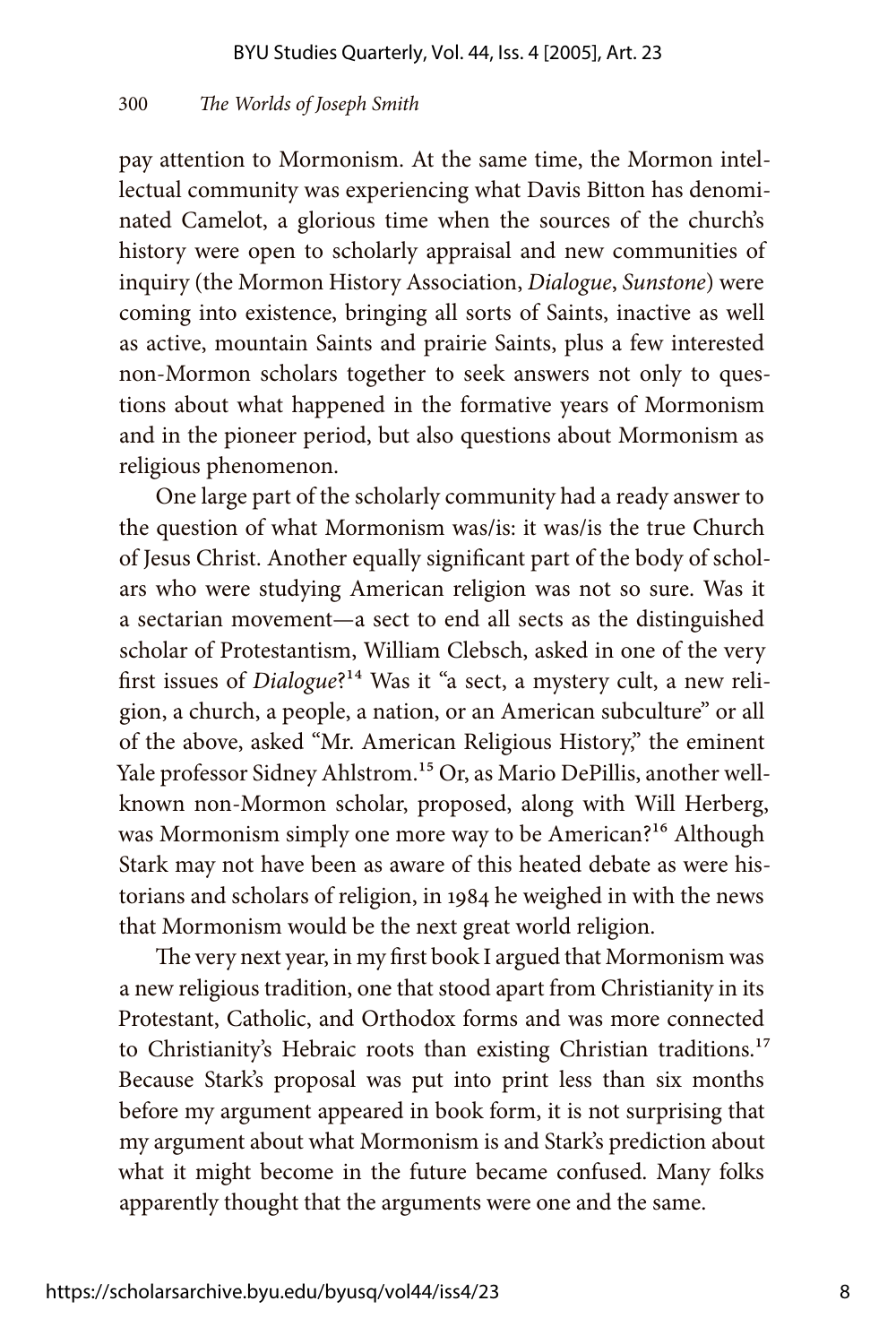For years I have been trying to say that this is not correct and to clarify the difference. Happily, the distinction that Davies makes between how some arguments are made on "thick" and others on "thin" materials spells out the difference in my argument and that of Stark's much more clearly. Stark's conclusion that Mormonism will be the next world religion was based on "thin" material, on statistics describing the church's membership growth and geographical expansion. My argument that Mormonism is a new religious tradition was based on a much "thicker" examination of Mormon materials.

 Drawing on the theoretical (not theological) analyses of the eminent religious studies scholar Ninian Smart and the history of religions specialist Mircea Eliade, I set about examining Mormonism in order to determine whether in it I could identify the six dimensions of religion that are found in such existing religious traditions as Christianity and Judaism, as well as religions that—having passed from the scene—are now artifactual religious traditions.<sup>18</sup> These dimensions are the mythological, doctrinal, ritual, social/institutional, ethical, and experiential. Once this agenda was set, the data I had gathered in the previous twenty years of research convinced me that in Mormonism not only do all six dimensions of religion exist; they are also distinctive.

 Added to the biblical story, the Book of Mormon enriches the mythological dimension of Mormonism, a dimension that is also augmented by the life stories of those who first believed. Mormon doctrine is distinctive both in its character and in the way it was settled—not through councilor deliberations but by way of revelation. The building of a temple rather than a church in Kirtland and the Prophet's translation of the Bible and other texts generated the development of a unique configuration of ritual practice as well as a particularly distinctive theology. Mormon social patterns were profoundly affected by the introduction of plural marriage, and although Mormonism's ecclesiastical manifestations resembled Catholicism and certain forms of Christian primitivism, its priesthood structure and lay clergy made the social/institutional dimension of the Mormon religion exceptional as well. Except for the Word of Wisdom, the ethical dimension of Mormonism is not as atypical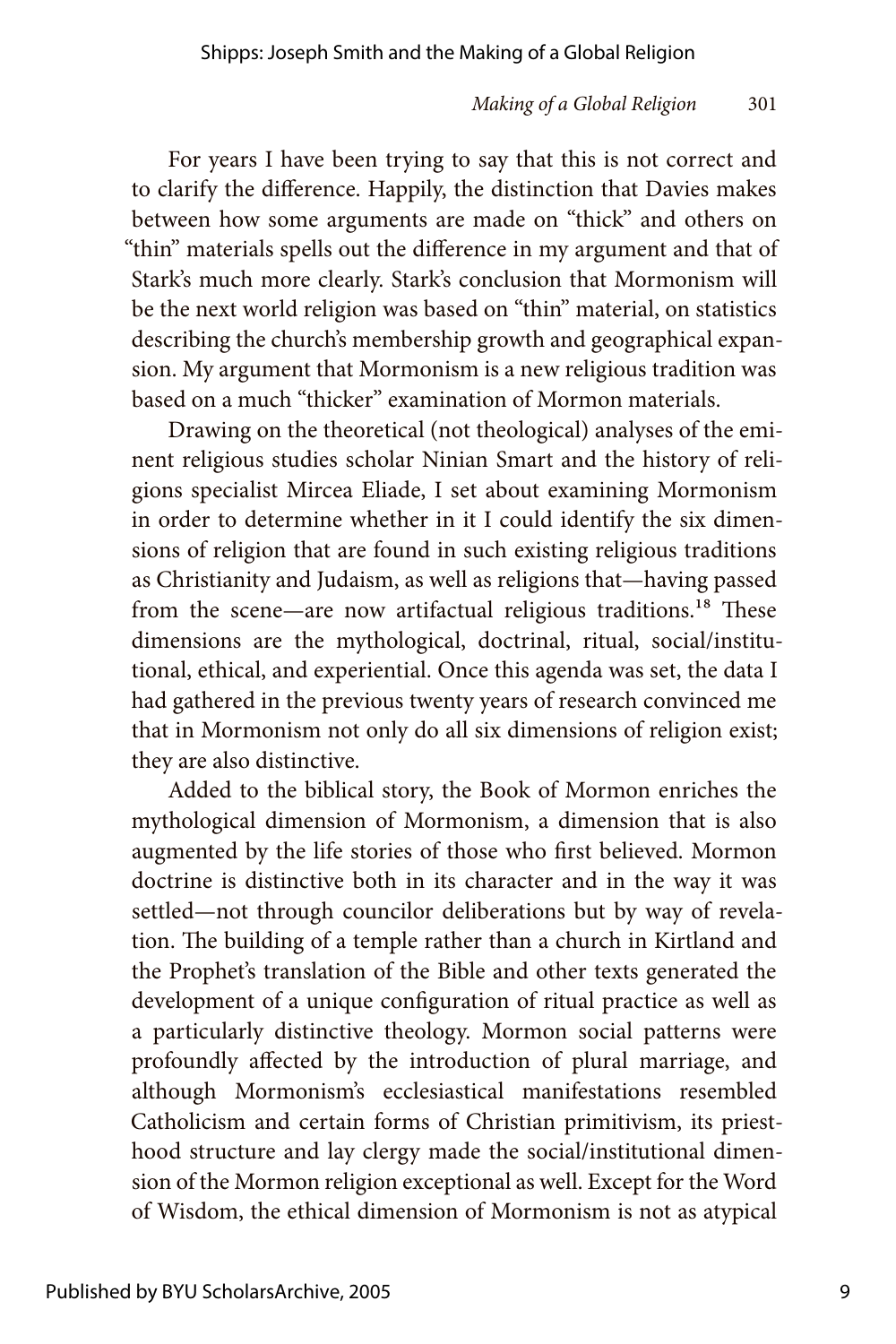as are all the other dimensions of this religion. (But this is a huge exemption because one of the functions of the Word of Wisdom has always been that it signifies Sainthood.<sup>19</sup>) The gathering and the subsequent creation of a Mormon village lifestyle even in the urban areas of the great intermountain Mormon corridor made the everyday experience of the Saints unique. Finally, that part of the experiential dimension of religion that forged connections between the divine and human realms was so often characterized by the sorts of revelation that Dallin H. Oaks describes in his contribution to this volume, plus the oft-described revelatory response to Moroni 0:4, that the experiential dimension of religion in Mormonism is likewise exceptional. It is both comparable to and different from the experiential dimensions of other religious faiths.

 Separating these six dimensions in this manner is artificial. But the way they work together to create a peculiar people with a shared language and symbol system is an indication that Mormonism is more than a cult, sect, denomination, or church. It is a religious tradition, one that was new when it came into being in nineteenth-century America. And here is where one answer to what Joseph Smith had to do with the making of a global religion comes in.

### **Both Charismatic and Practical**

 The Mormon prophet was absolutely central to the creation of virtually all of the dimensions of Mormonism, both doctrinal and practical. Whether its source was golden plates or some inspired production process, the Book of Mormon came forth through the agency of Joseph Smith. He was a seer and translator as well as prophet and leader. As one who spoke for God, Smith was likewise the agent through which the revelations that established the church's theology and organization were introduced. The fundamental ritual patterns were also established through prophetic action.

 Although the architectural plans of the social and institutional and even the ethical structures that the Saints turned into reality came through prophecy, Joseph Smith was, one might say, the general contractor. His leadership was practical and farsighted as well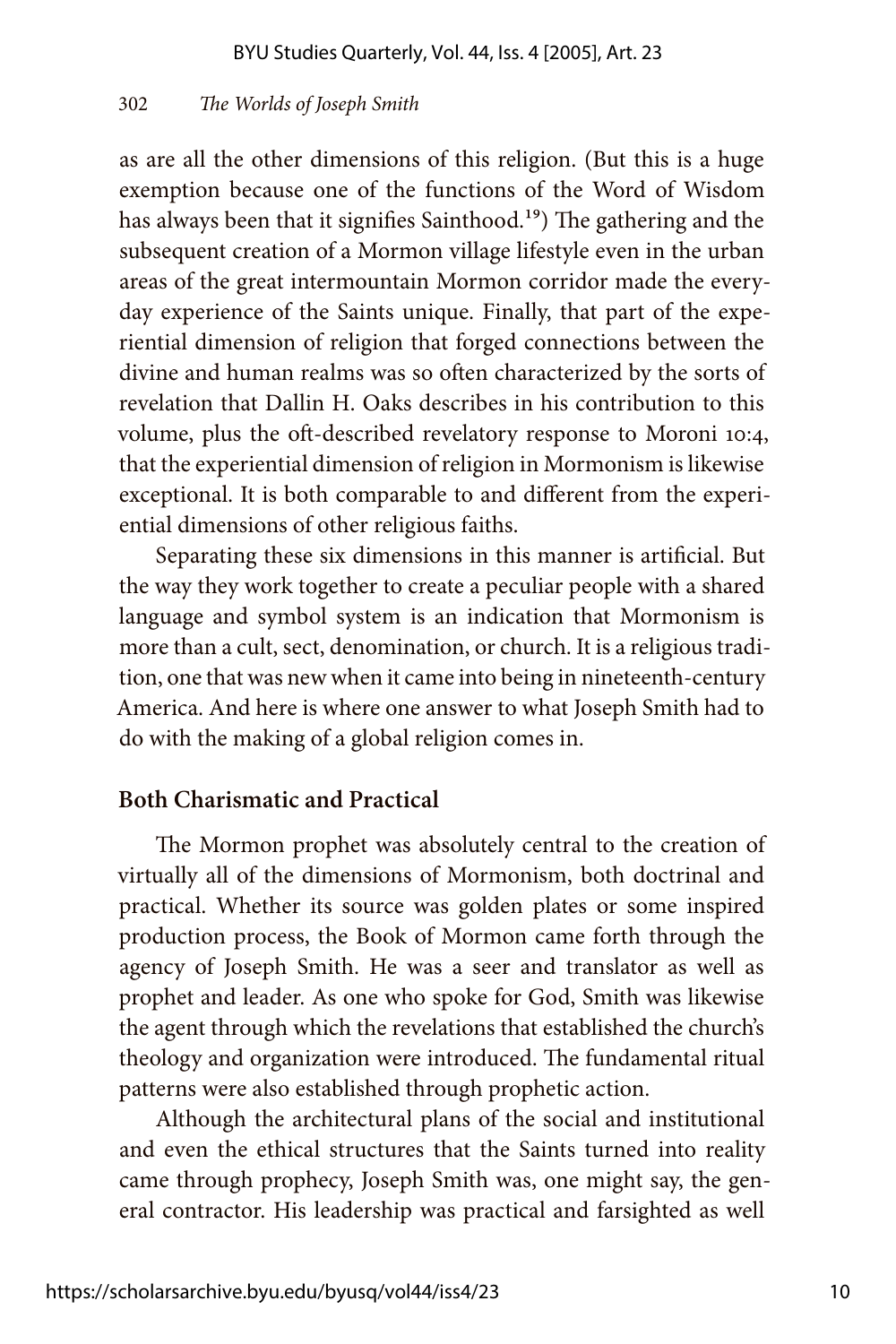as prophetic. Without him, Mormonism—had it lasted—would be something else entirely. While he did not do what he did singlehandedly, he was the originator, designer, and engineer responsible for the creation of this new religious tradition.

 Even though fairly firmly established, many new religious movements never get beyond the stage of being led by a charismatic leader. The leader's death spells the eventual demise of the movement. That this did not happen in the wake of Joseph Smith's death may well be his greatest contribution to the making of modern Mormonism. Early on, his role as prophet was conflated with his role as ordained priest and as prophet-priest he was likewise the president of the church as well as the president of the high priesthood.<sup>20</sup> This meant that, unlike many other religious systems brought into being by charismatic leaders, Mormonism had three quite separate streams of authority already in place when Smith was murdered.

 The organization of the church was complete enough that the mantle of the prophet did not have to fall on a new charismatic leader in order for the movement to survive. Of equal significance, because of this conflation of the roles of prophet and priest, Mormonism was not constrained by the need to wait until some extended "routinization of charisma" was completed for the tradition to get on with the business of carrying the gospel message to the world.

 In the end, however, it is critical not to overlook the reality that Joseph Smith was a charismatic figure and that it was through his agency that the heavens were opened and the divine once again spoke in a language that humans could understand. Without the reopening of that conversation, Mormonism would likely be just one more restoration movement that started out, as did the Disciples of Christ, claiming to be the only true Church of Jesus Christ, but all too quickly took its place on the religious landscape as an idiosyncratic Protestant denomination.

 Although something of that nature might well be happening in the Community of Christ, there seems little danger that this could happen to the Mormonism of the mountain Saints.<sup>21</sup> But it is too soon to know what is likely to happen to The Church of Jesus Christ of Latter-day Saints (and Joseph Smith) headquartered in Salt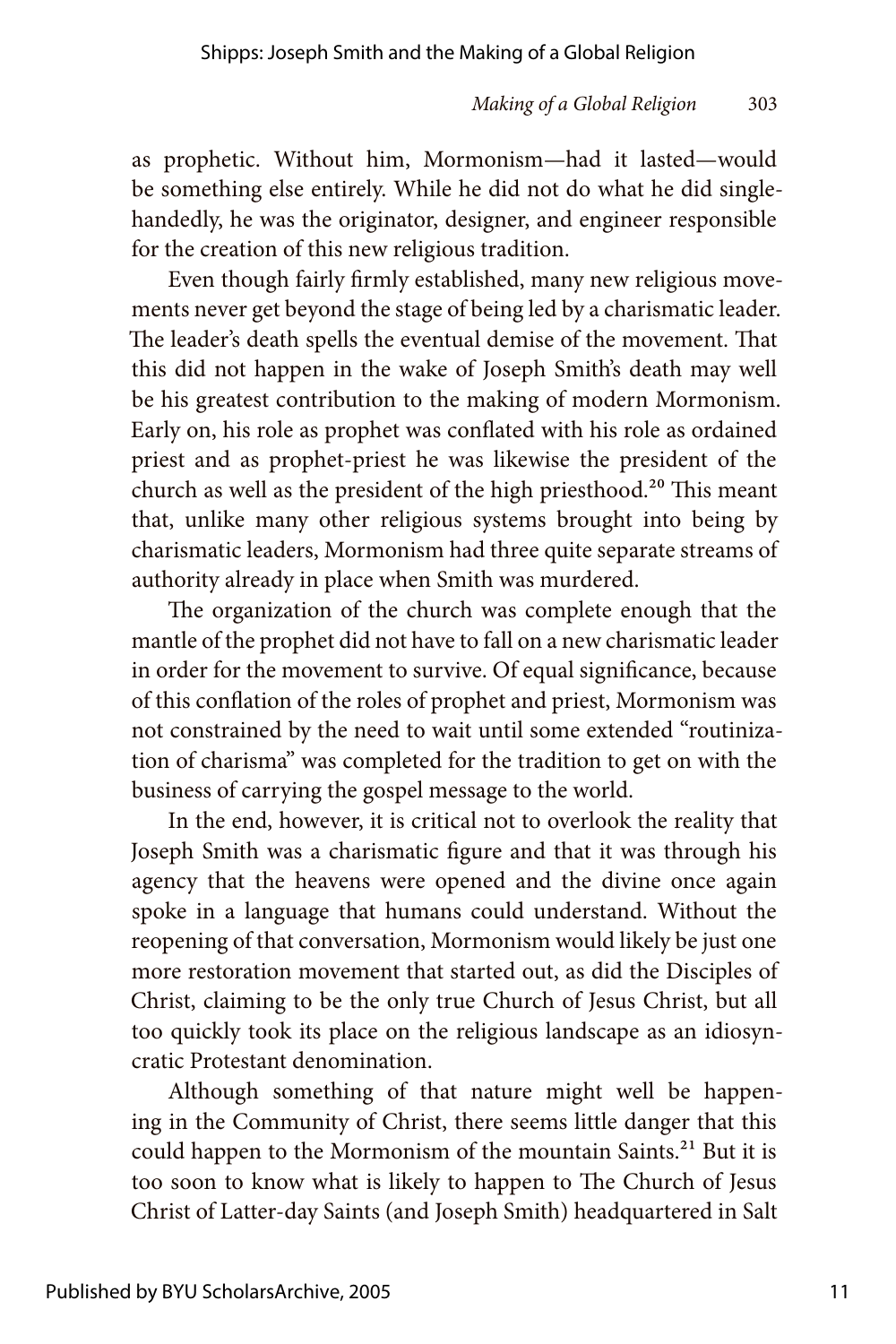Lake City. What appears to this "Mormon watcher" at present is that its categorical home is something between a global religion and a great world religion. Somewhat like Judaism, it is fully realized as a religious tradition, but it is one not able to be fully encultured in some parts of the world. Whether it is a proto-world religion, one that will yet lengthen its stride enough to attain world religion status, remains to be seen.

### **Notes**

 . Grant Underwood, *The Millenarian World of Early Mormonism* (Urbana: University of Illinois Press, 1993), 26.

 2. Canada was almost as much a part of the Mormonism of Joseph Smith's day as was the United States.

 3. A surprising proportion of Smith's followers remained in the Midwest and elsewhere east of the Mississippi River. In addition to the Saints who "reorganized" the church in 1860 under the leadership of Joseph Smith III, Mormon organizations came into existence under the leadership of Sidney Rigdon, James J. Strang, Charles B. Thompson, Alpheus Cutler, and others. In addition, a substantial group of Saints followed Lyman Wight to Texas. See Steven L. Shields, *Divergent Paths of the Restoration: A History of the Latter-day Saint Movement, 3rd ed. (Bountiful, Utah: Restoration Research, 1982) and Michael* Scott Van Wagenen, *The Texas Republic and the Mormon Kingdom of God*  (College Station: Texas A&M University Press, 2002).

 4. Leonard Arrington, *Brigham Young: American Moses* (New York: Knopf, 985); see also Ronald K. Esplin, "The Emergence of Brigham Young and the Twelve to Mormon Leadership, 1830-1841" (PhD diss., Brigham Young University, 1981).

5. Except stakes (dioceses) organized in Canada and Mexico in 1895, most of the stakes outside the United States were organized after 1960.

 6. Gregory A. Prince and William Robert Wright, *David O. McKay and the Rise of Modern Mormonism* (Salt Lake City: University of Utah Press, 2005).

 7. Douglas Davies, "World Religion: Dynamics and Constraints," in this volume, 255.

8. Davies, "World Religion," 263.

 9. Davies, "World Religion," 254–55, 257; Rodney Stark, "The Rise of a New World Faith," *Review of Religious Research* 26, no. 1 (September 1984): 18-27.

 0. Ryan Cragun, "A Re-examination of Stark's LDS Church Growth Projections by Individual Countries;" Rick Phillips, "Rethinking the International